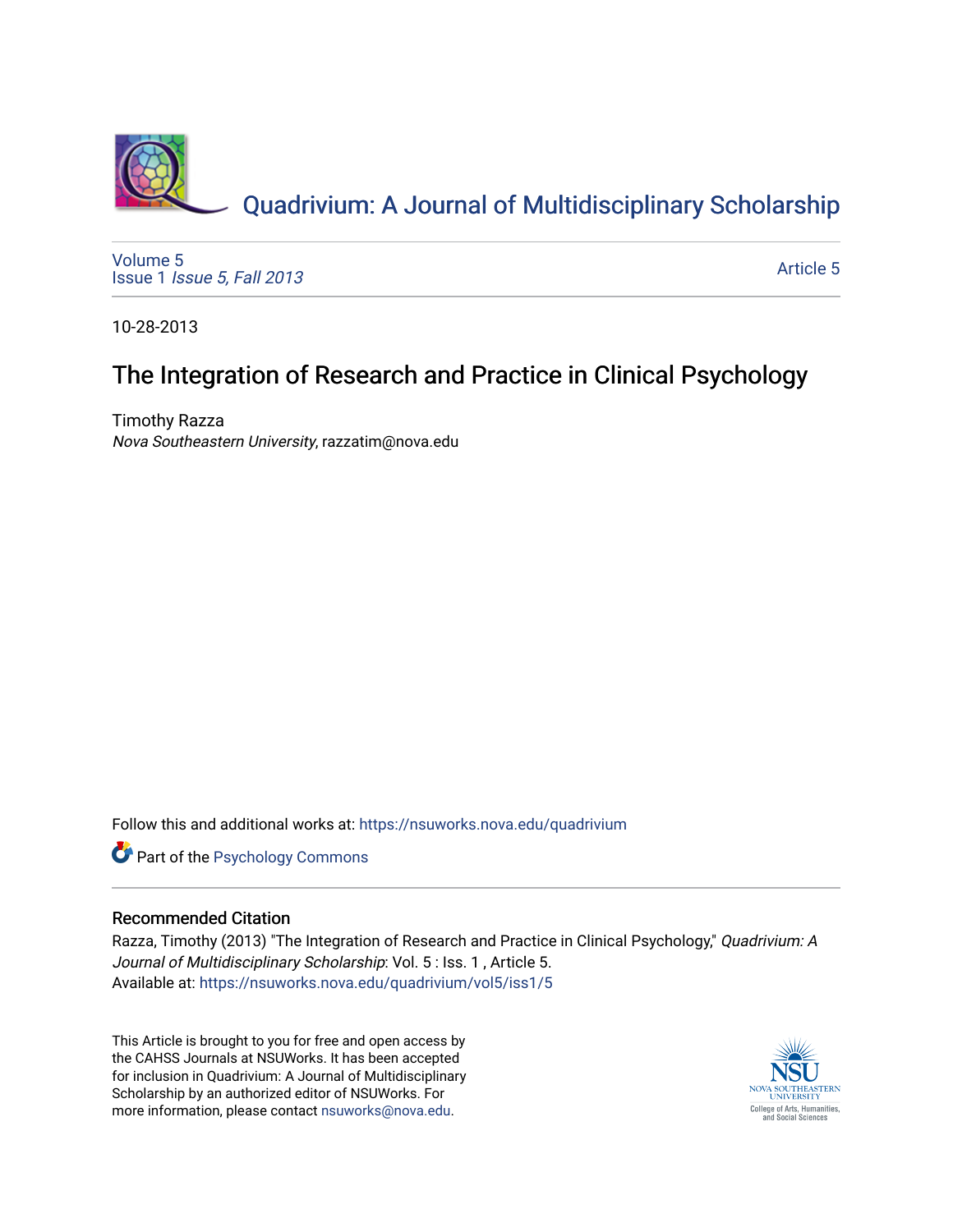## The Integration of Research and Practice in Clinical Psychology

Timothy Razza, Psy.D.

One of the most significant debates in clinical psychology in the past decade has been focused on evidence-based practices (Berke, Rozell, Hogan, Norcross, & Karpiak, 2011). This debate occurs in clinic, research, academic, and administrative settings and currently represents a primary dimension of the training of future clinical psychologists. Melchert (2007) states that the intensity of this disagreement interferes with the recognition that scientific credibility has had on the overall success of professional psychology, as well as the recognition that the growth of psychology in general has been largely based on developments in professional psychology.

An evidence-based focus in psychology dates back to the early history of the discipline when pioneers such as Wilhelm Wundt advocated for the separation of psychology from philosophy based on adherence to the scientific method and the implementation of empirical research. The objective to be recognized as a true empirical science represented a major struggle in the early history of psychology. Extending this empirical focus to clinical psychology, Trieweiler (2006) acknowledges the integration of research and practice as an original and defining goal of clinical psychology. This initial goal is supported by the fact that Lightner Witmer, who many consider to be the founder of clinical psychology (Routh, 1996) and a student of Wundt, utilized methods learned from experimental psychology in an attempt to assist schoolage children brought to the first psychological clinic he established in 1896 at the University of Pennsylvania (Witmer, 1907). The American Psychological Association (APA) Presidential Task Force on Evidence-Based Practice states that the rationale for evidence-based practices "is to promote effective psychological practice and enhance public health by applying empirically

1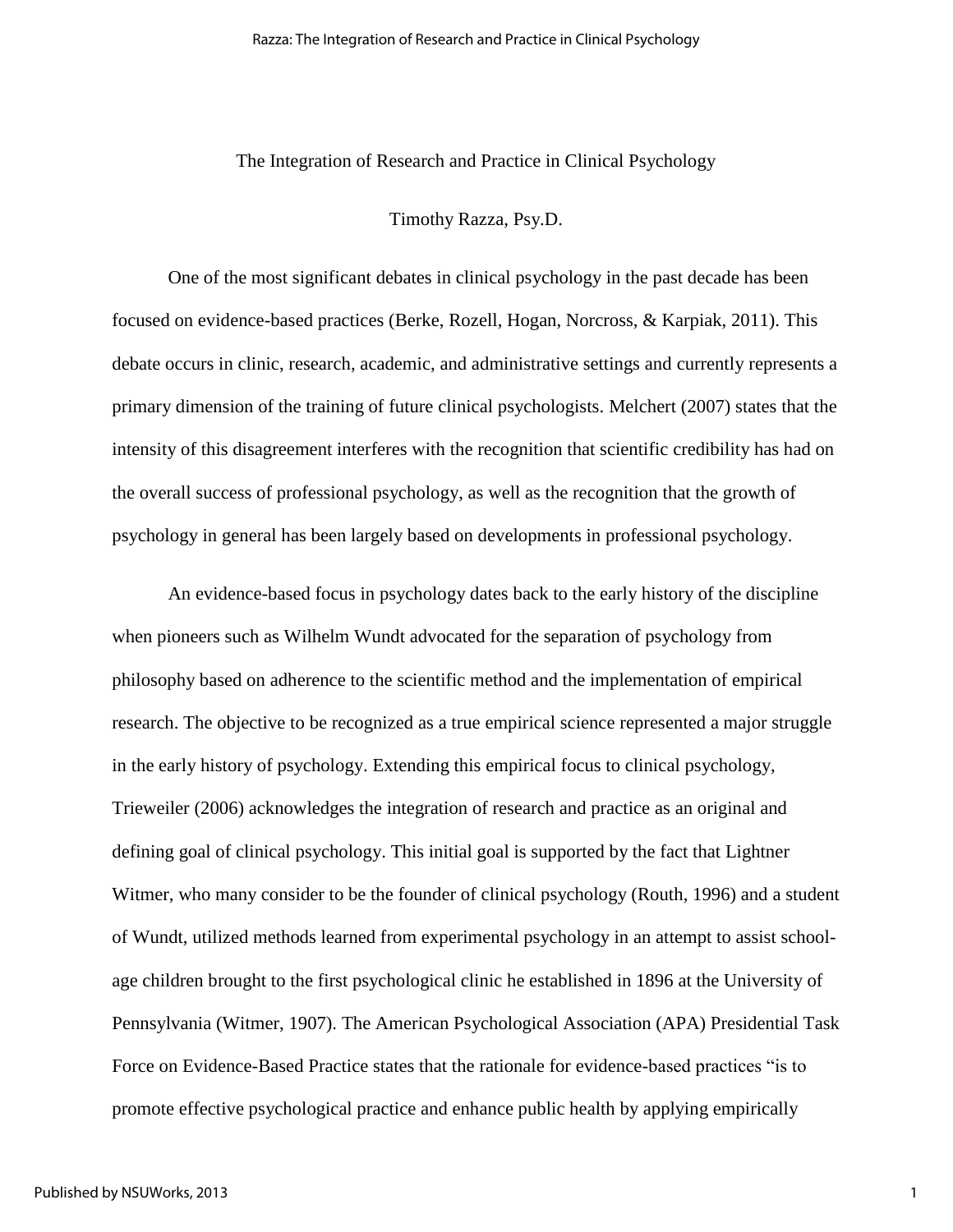supported principles" (APA, 2006, p.273) through the integration of research, clinical experience, and relative client variables. Kazdin (2011) states that the most commonly used criteria for identifying an evidence-based treatment (EBT), sometimes referred to as Empirically Supported Treatment (EST), is that the treatment in question has demonstrated change as evident in randomized controlled trials (RCTs). The APA Presidential Task Force on Evidence-Based Practice (2006) adds that evidence-based practice includes recognition of the strengths and limitations of the evidence obtained from different types of research. It is important to note that a large number of treatments and interventions currently used in clinical practice have not been empirically studied utilizing RCTs. This does not mean that these treatments and interventions are ineffective, but that they have not been studied utilizing the methodology of RCTs.

Strupp and Howard (1992) propose that the "modern era" of psychotherapy research began in the 1950s with the work of Eysenck (1952), and Rogers and Dymond (1954). Although Eysenck initially concluded that psychotherapy was ineffective, later analysis of his data supported the improvement of 67% of those individuals receiving psychotherapy (Strupp & Howard, 1992). Rogers and Dymond (1954) considered their research on the outcomes and process of psychotherapy to be the first objective study of outcomes in psychotherapy in which sufficient controls were utilized. Although they indicated pride in their research, they stated "It isn't a good research in psychotherapy, it's just the best that there is" (Rogers & Dymond, 1954, p.5). Results of the first meta-analysis of the effectiveness of psychotherapy published in 1980 demonstrated an improvement in 80% of individuals who received psychotherapy compared to those who did not receive psychotherapy (Smith, Glass, & Miller, 1980). In the years since these pioneering studies, the depth and methodology of psychotherapy research has improved immensely, including the meta-analysis of thousands of studies utilizing randomized controlled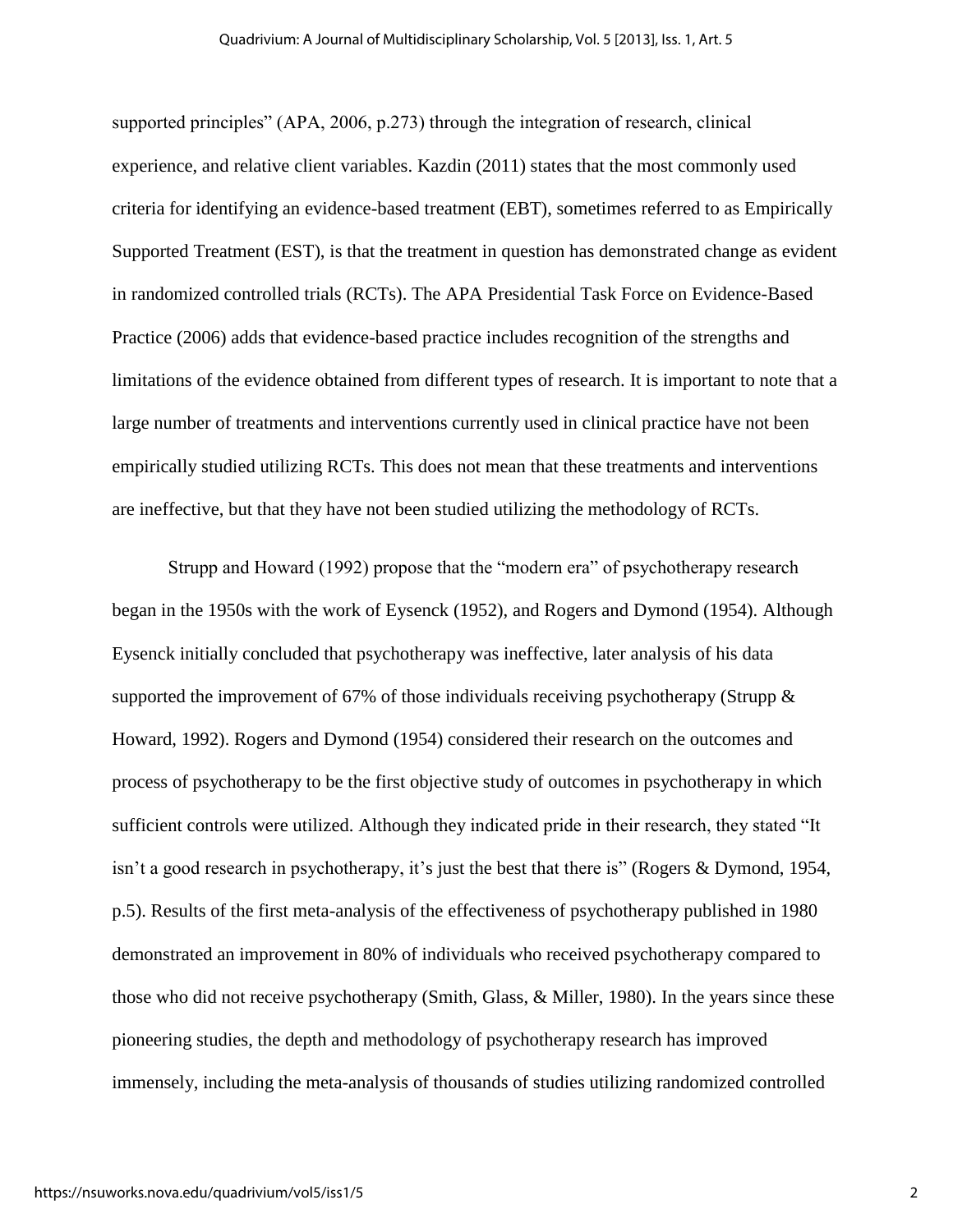trials (Kazdin, 2008) that provide strong evidence for the efficacy and effectiveness of numerous therapeutic interventions (Teachman et al., 2012; Huppert, Fabbro, & Barlow, 2006). Sturmey and Hersen (2012) recently edited a two volume series outlining evidence-based treatments for child and adolescent and adult disorders including depressive disorders, anxiety disorder, disruptive behavior disorder, autism spectrum disorders, schizophrenia, cognitive disorders, substance-related disorders, and personality disorders. Meta-analyses have also supported the consistent impact of the therapeutic relationship (also referred to as the therapeutic alliance) on positive outcomes in psychotherapy (Norcross & Wampold, 2011; Martin, Garske, & Davis, 2000).

The main focus of the current evidence-based debate in clinical psychology has been in the area of the empirical support for clinical practice, generally referred to as the researchpractice split (Kazdin, 2008). On the surface, this debate appears to be placing clinical researchers and clinical practitioners at direct odds with each other. This debate is not necessarily focused on the overall goals of evidence-based practices, but rather the specific factors and functions related to evidence based-practices (Berke et al, 2011). The main point on the research side of this debate is that empirical support for therapeutic interventions improves both the quality and cost effectiveness of treatment provided (Mudford, McNeill, Walton, & Phillips, 2012; Chambless & Ollendick, 2001). Clinical practitioners agree with the goal of improving the provision of services to their clients. The primary concern of the practice side of this debate is the generalizability of the results of empirical research to clinical populations where the uniqueness and complexities of the clients' presenting difficulties and life circumstances may not match the characteristics of the research participants (Hunsley, 2007; Kazdin 2008). It is difficult for practitioners to believe that the client and situational variables in a research setting match the

3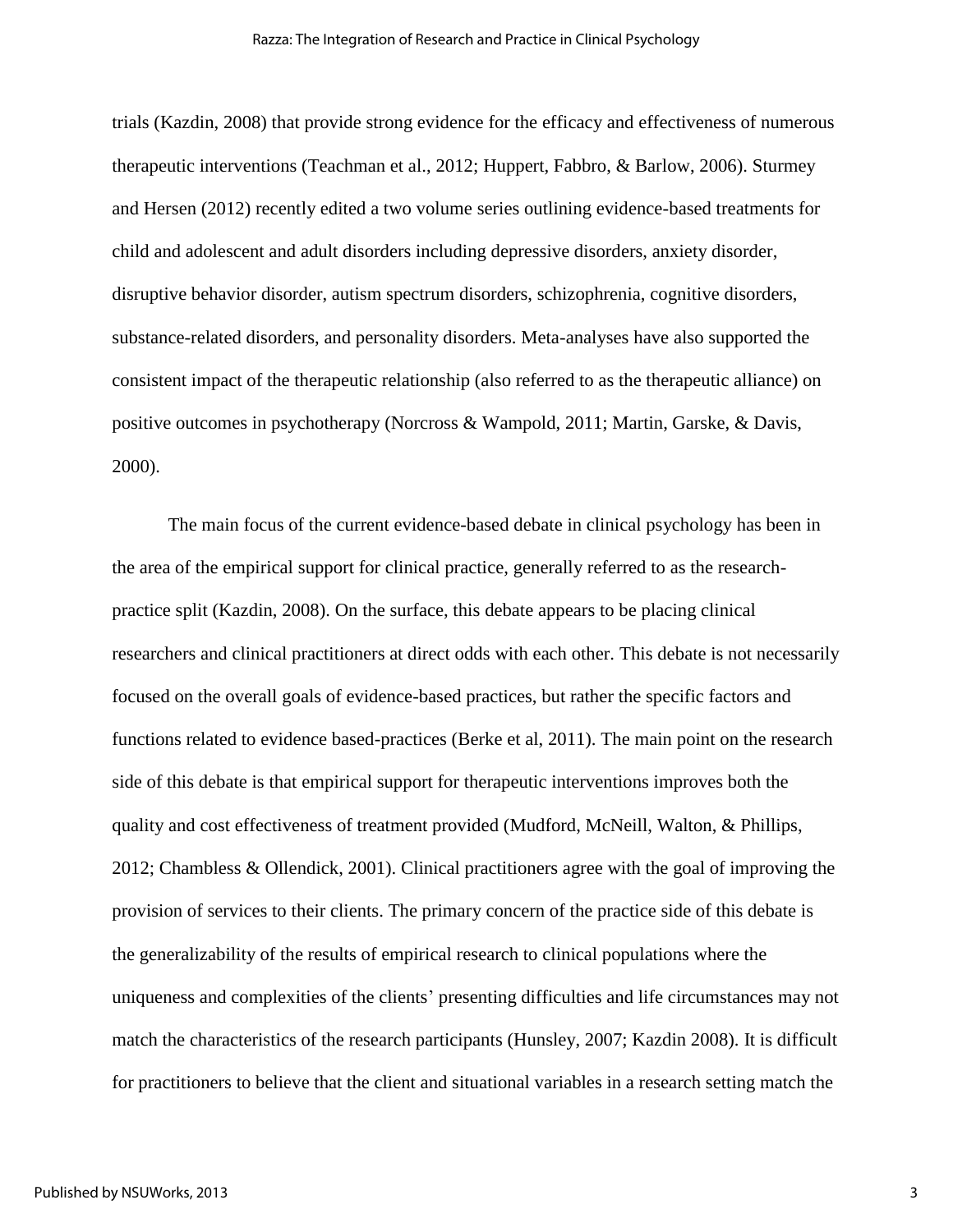numerous, challenging, and often changing client and situational factors present in a clinic setting. Additional practice concerns include a lack of clarity regarding what types of evidence can be considered in evaluating the effectiveness of interventions and professional practices (Melchert, 2007); practicing psychologists' knowledge of research methodology and statistics to evaluate the relevance of research that can be integrated into current practice (Berke et al., 2011); the flaws in RCT methodology related to the complex variables that contribute to change in psychotherapy (Hollon & Wampold, 2009); and the impact that evidence-based practice will have on clinical services including psychotherapy becoming briefer and more standardized (Thomson, 2010). As psychotherapy is recognized as an intricate integration of art and science, Thomson (2010) summarizes a final concern of practitioners, stating that "in addition to science, psychotherapy will always have a large component of art. We are not yet, and may never be, at the point where a therapist can simply consult a cookbook of ESTs [Empirically Supported Treatments] and apply the recommended treatment with reliable results" (p.36).

Although numerous authors (Hershenberg, Drabick, & Vivian, 2012; Hunsley, 2007; Levant & Hasan, 2008) suggest that the first step in the process of bridging the gap between research and practice should occur at the graduate level, the appreciation and understanding of the science of psychology, and thus the science of clinical psychology, begins at the undergraduate level. This idea is supported by Hershenberg et al., (2012), who hypothesizes that "trainees whose early clinical and research experiences embody the integration of science and practice are likely to adopt and maintain this approach as they progress through subsequent stages of professional development" (p.123). The idea of teaching evidence-based concepts and principles is also supported by the success seen in undergraduate dental and nursing programs (Werb & Matear, 2004; Meeker et al., 2008; Heye & Stevens, 2009).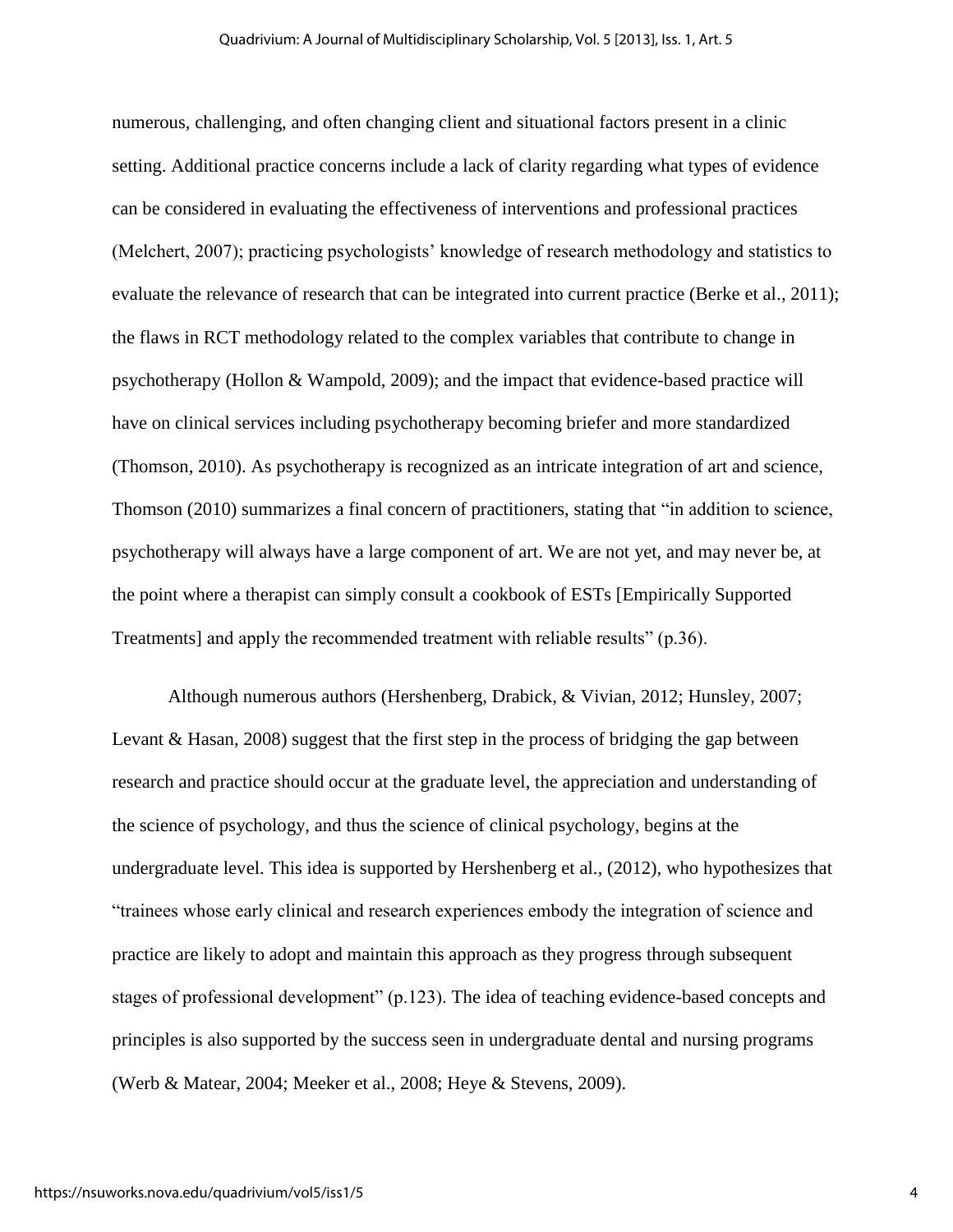An initial recommendation for undergraduate psychology major learning objectives that will support future clinical psychologists in becoming both effective producers and consumers of clinical research includes developing skills and knowledge in locating and identifying, obtaining, critically evaluating, and integrating research evidence into their written work as well as their overall understanding of psychological concepts and theories (Hershenberg et al., 2012; Falzon, Davidson, & Bruns, 2010). This objective, in addition to involvement in psychological research, serves to develop the empirical foundation for those students with an interest in pursuing a career in clinical research. This objective also ensures that those students solely interested in becoming clinical practitioners will have the foundational skills that will later be used to effectively integrate empirical research into their clinical practice. Treiweiler (2012) encapsulates this suggestion in stating that all students of psychology should be taught a scientific attitude that includes openness and a skeptical, but respectful attitude toward empirical evidence, as well as expanded knowledge of research methodology and how this methodology contributes to an understanding of real-life situations.

Additional recommendations for students interested in pursuing a career in clinical psychology include developing a foundational understanding of theory, assessment, diagnoses, and the client and practitioner variables in therapy, including the therapeutic relationship (Norcross & Wampold, 2011), that have been empirically supported to contribute to positive psychotherapy outcomes. Another recommendation is developing an understanding and appreciation of the cultural and environmental factors that impact an individual's overall functioning and clinical presentation, as well as how these cultural and environmental factors may influence the results obtained from empirical research.

5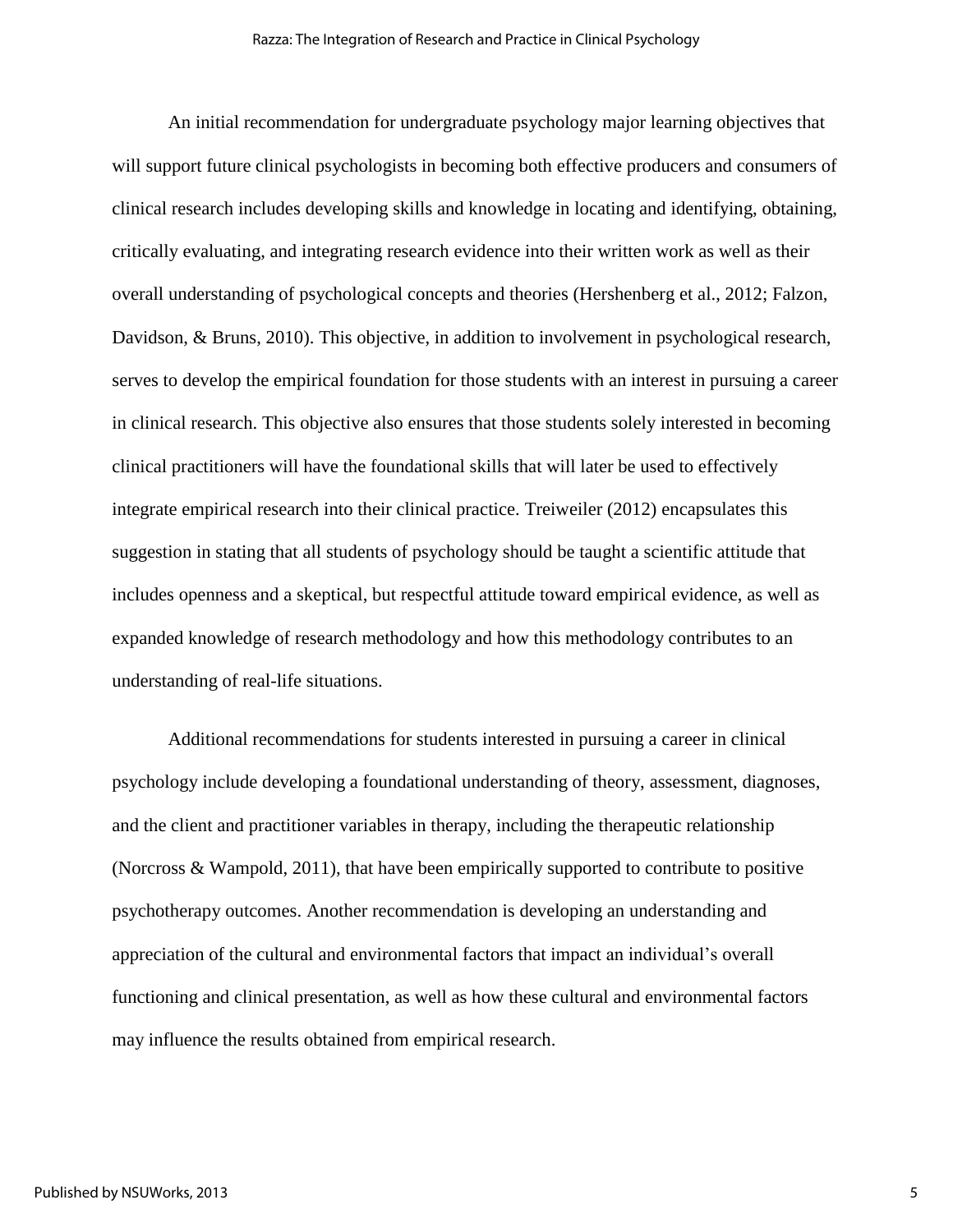## References

- APA Presidential Task Force on Evidence-Based Practice (2006). Evidence-based practice in psychology. *American Psychologist*, 61, 271-285. [http://dx.doi.org/10.1037/0003-](http://dx.doi.org/10.1037/0003-066X.61.4.271) [066X.61.4.271](http://dx.doi.org/10.1037/0003-066X.61.4.271)
- Berke, D.M., Rozell, C.A., Hogan, T.P, Norcross, J.C., & Karpiak, C.P. (2011). What clinical psychologists know about evidence-based practice: familiarity with online resources and research methods*. Journal of Clinical Psychology*, 67, 329-339. <http://dx.doi.org/10.1002/jclp.20775>
- Chambless, D. L., & Ollendick, T.H. (2001). Empirically supported psychological interventions: Controversies and evidence. *Annual Review of Psychology*, 52, 685-716.
- Eysenck, H.J. (1952). The effects of psychotherapy: an evaluation. *Journal of Consulting Psychology*, 16, 319-324.
- Falzon, L., Davidson, K.W., & Bruns, D. (2010). Evidence searching for evidence-based psychology practice. *Professional Psychology: Research and Practice*, 41, 550-557. <http://dx.doi.org/10.1037/a0021352>
- Hershenberg, R., Drabick, D.A.G., & Vivian, D. (2012). An opportunity to bridge the gap between clinical research and clinical practice: Implications for clinical training. Psychotherapy, 49, 123-134. <http://dx.doi.org/10.1037/a0027648>
- Heye, M.L., & Stevens, K.R. (2009). Using new resources to teach evidence-based practice. *Journal of Nursing Education*, 48, 334-339. [http://search.proquest.com.ezproxylocal.library.nova.edu/docview/203929859?accountid](http://search.proquest.com.ezproxylocal.library.nova.edu/docview/203929859?accountid=6579)  $=6579$
- Hollon, S.D., & Wampold, B.E. (2009). Are randomized controlled trials relevant to clinical practice? *Canadian Journal of Psychiatry*, 54, 637-643.
- Hunsley, J. (2007). Addressing key challenges in evidence-based practice in psychology. *Professional Psychology: Research and Practice*, 38, 113-121. <http://dx.doi.org/10.1037/0735-7028.38.2.113>
- Hunsley, J. (2007). Training psychologists for evidence-based practice. Canadian Psychology, 48, 32-42. <http://dx/doi.org/10.1037/cp2007005>
- Huppert, J.D., Fabbro, A., & Barlow, D.H. (2006). Evidence-based practice and psychological treatments. In C. Goodheart, A. Kazdin, & R. Sternberg (Eds.), *Evidence-based psychotherapy: Where practice and research meet.* (pp.131-152). Washington, DC: American Psychological Association.

Kazdin, A.E. (2011). Evidence-based treatment research: Advances, limitations, and the next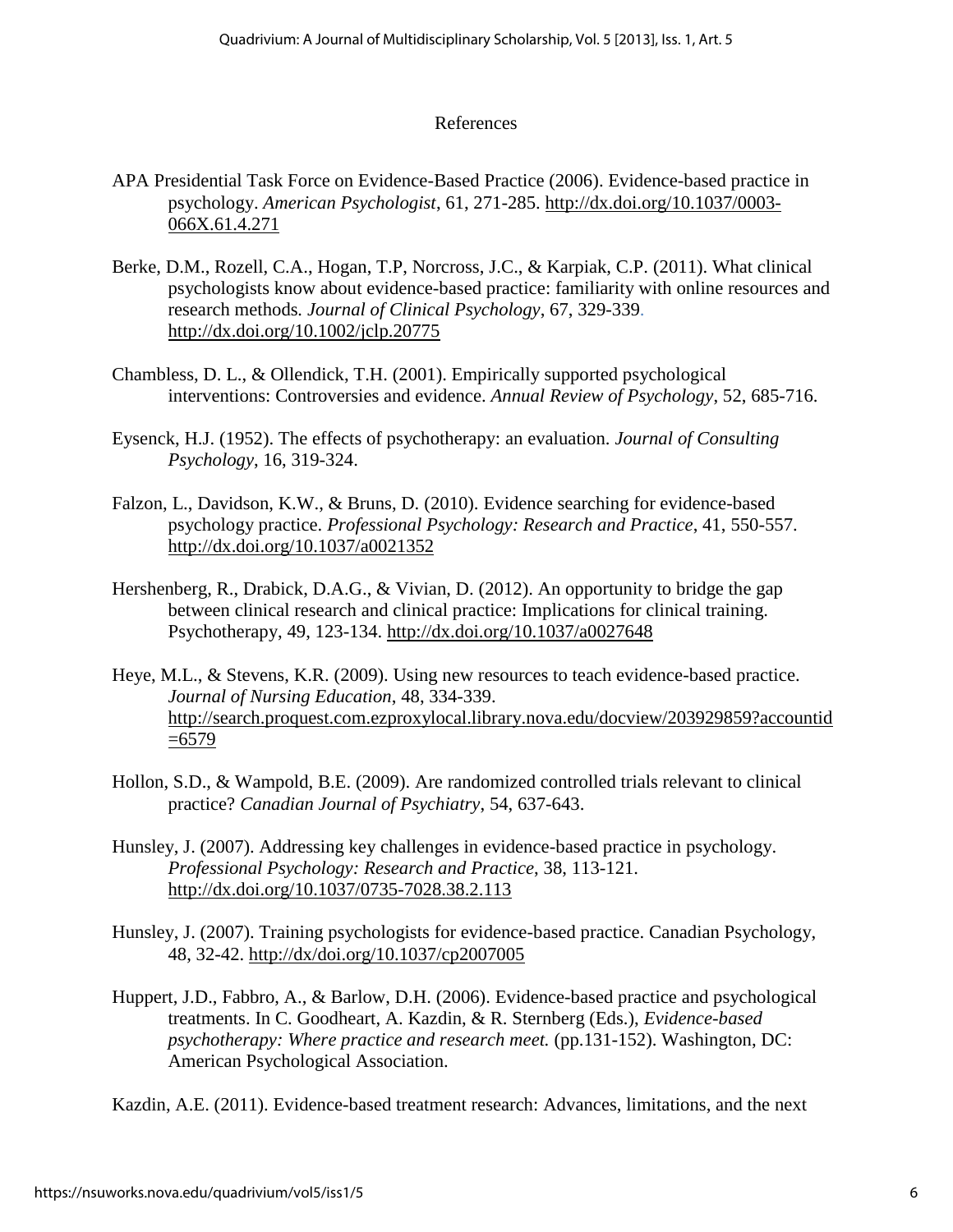steps. *American Psychologist*, 66, 685-698. <http://dx.doi.org/10.1037/a0024975>

- Kazdin, A.E. (2008). Evidence-based treatment and practice: New opportunities to bridge clinical research and practice, enhance the knowledge base, and improve patient care. *American Psychologist*, 63, 146-159. <http://dx.doi.org/10.1037/0003-066X.63.3.146>
- Levant, R.F., & Hasan, N.T. (2008). Evidence-based practice in psychology*. Professional Psychology: Research and Practice*, 39, 658-662. [http://dx.doi.org/10.1037/0735-](http://dx.doi.org/10.1037/0735-7028.39.6.658) [7028.39.6.658](http://dx.doi.org/10.1037/0735-7028.39.6.658)
- Martin, D.J., Garske, J.P., & Davis, M.K. (2000). Relation of the therapeutic alliance with outcome and other variables: A meta-analytic review. *Journal of Consulting and Clinical Psychology*, 68, 438-450. <http://dx.doi.org/10.1037/0022-006X.68.3.438>
- Meeker, M.A., Jones, J.M., & Flanagan, N.A. (2008). Teaching undergraduate nursing research from an evidence-based practice perspective. *Journal of Nursing Education*, 47, 376- 379[.http://search.proquest.com.ezproxylocal.library.nova.edu/docview/203911455?accou](http://search.proquest.com.ezproxylocal.library.nova.edu/docview/203911455?accountid=6579) [ntid=6579](http://search.proquest.com.ezproxylocal.library.nova.edu/docview/203911455?accountid=6579)
- Melchert, T.P. (2007). Strengthening the scientific foundations of professional psychology: Time for the next steps. *Professional Psychology: Research and Practice*, 38, 34-43. <http://dx.doi.org/10.1037/0735-7028.38.1.34>
- Mudford, O.C., McNeill, R., Walton, L., & Phillips, K.J. (2012). Rationale and standards of evidence in evidence-based practice. In P. Sturmey, & M. Hersen (Eds.). *Handbook of Evidence-Based Practice in Clinical Psychology: Vol 1 Child and adolescent disorders*. Hoboken, New Jersey: John Wiley & Sons, Inc.
- Norcross, J.C., & Wampold, B.E. (2011). Evidence-based therapy relationships: Research conclusions and clinical practices. *Psychotherapy*, 48, 98-102. <http://dx.doi.org/10.1037/a0022161>
- Rogers, C.R., & Dymond, R.F. (1954). *Psychotherapy and Personality Change: Co-ordinated research studies in the client-centered approach.* Chicago: The University of Chicago Press.
- Routh, D.K. (1996). Lightner Witmer and the first 100 years of clinical psychology. *American Psychologist*, 51, 244-247.
- Smith, M.L., Glass, G.V., & Miller, T.I. (1980). *The Benefits of Psychotherapy*. Baltimore: John Hopkins University Press.
- Strupp, H.H., & Howard, K.I. (1992). A brief history of psychotherapy research. In D. Freedheim (Ed.). *History of Psychotherapy: A century of change*. Washington, DC: American Psychological Association.